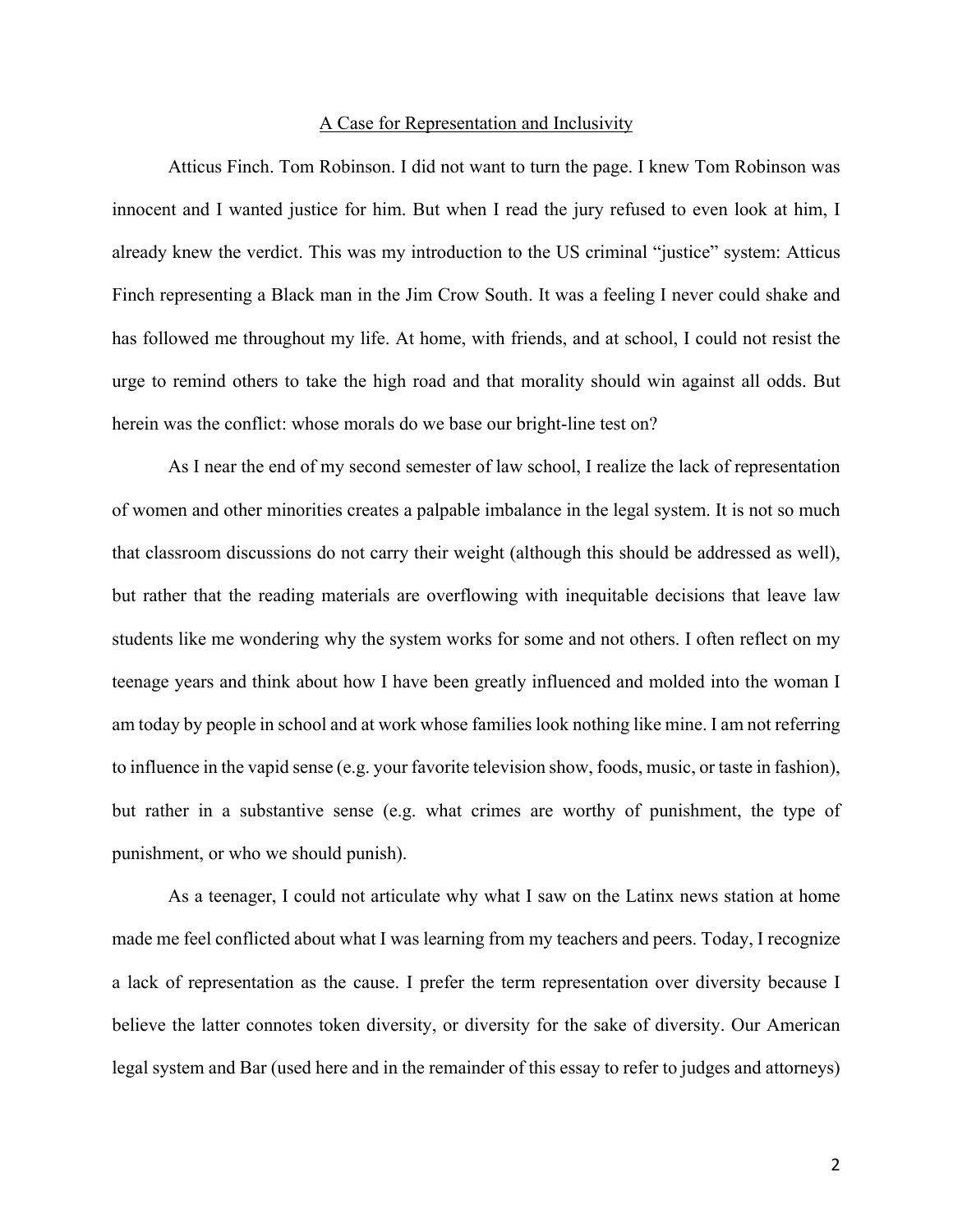is painfully homogenous and is not an accurate reflection of our citizenry. This has allowed for immoral decisions and policies that have disenfranchised women and other minorities.

In this essay, I will first discuss some of the most well-known cases in Supreme Court jurisprudence to show how lack of representation in the Bar is linked to gravely unjust results. In all but one of these cases, the Supreme Court was made up of white men. I believe these cases demonstrate the link between morals upheld time after time by white men that we now rebuke because they work to disenfranchise minorities (Black, disabled, queer, etc.). There was no Black justice on the Supreme Court until Justice Thurgood Marshall and there was no woman on the Supreme Court until Sandra Day O'Connor.

Next, I will discuss the importance of four well-known attorneys (three of which later became Supreme Court Justices) who led the Supreme Court to justice in separate cases. Here, we see that even the tiniest bit of increased representation in the Bar helped correct past injustices. I argue that these attorneys, extremely self-aware of the discrimination they endured, were driven by different morals. Their morals are not necessarily superior but they deserve our recognition because they were molded by their experiences with discrimination.

Finally, I discuss a plan of action that will help increase minority representation and inclusivity in the Bar. I believe the more minorities are represented in the Bar, the more likely we can make decisions and craft policies that reflect the morals of people who have been historically excluded and disenfranchised. Additionally, making the study and practice of law more accessible to minorities is **essential for equality, justice, and the rule of law**.

A. Immoral Supreme Court Decisions Linked to Lack of Representation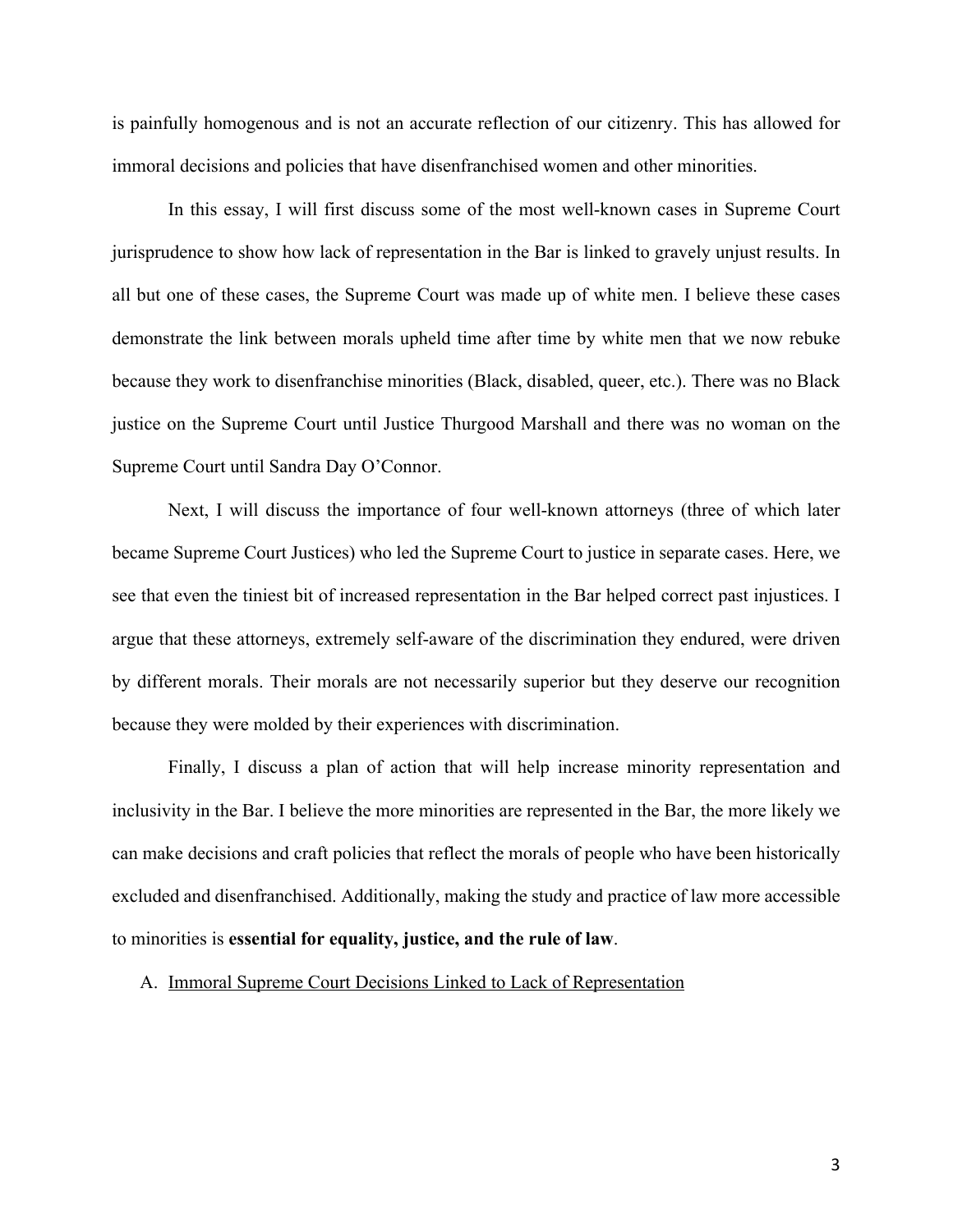Since the mid 1950s, the US public education system has believed that "in the field of public education the doctrine of 'separate but equal' has no place."1 However, neither our public education system, nor our legal system began in 1954. It is crucial to recognize the founding principles of philosophy, morality, and punishment that sowed the seeds of the once constitutional idea of "separate but equal." One example of our founding principles is the consensus that Hammurabi's Code will not be the rule of law, but rather that we would adopt English Common Law and modify as needed. However, there have been various points in history when we have been on the wrong side of morality.

Historically, egregious policies and decisions have upheld the capital of rich, landowning, white men, at the expense of minorities. For instance, in *Dred Scott v. Sandford*, the court held Black slaves were property: "treat them as property, and make it the duty of the Government to protect it; no other power, in relation to this race, is to be found in the Constitution."2 Slavery was not abolished by the states until 1865, however, this proximate end does not diminish the severe impact of *Dred Scott*. The Taney Supreme Court was comprised of seven conservative, wealthy, white men who made a decision which ensured the legal disenfranchisement of Black slaves. An overlooked consequence of *Dred Scott* was the fact that it "effectively left blacks to state remedies."3 Black people, whether free or enslaved, were not allowed to bring diversity suits. This was considered "good law" until the ratification of the Fourteenth Amendment in July 1868.<sup>4</sup>

Even when white men were voting against clearly racist holdings, they demonstrated they were also motivated by racist ideologies. This is evident in Justice Harlan's cringeworthy dissent

<sup>1</sup> *Brown v. Bd. of Ed. of Topeka, Shawnee County, Kan.*, 347 U.S. 483, 495 (1954), *supplemented sub nom. Brown v. Bd. of Educ. of Topeka, Kan.*, 349 U.S. 294 (1955).

<sup>2</sup> *Dred Scott v. Sandford*, 60 U.S. 393, 425 (1857), *superseded* (1868).

<sup>3</sup> Sam Erman, *An "Unintended Consequence": Dred Scott Reinterpreted*, 106 Mich. L. Rev. 1157, 1159 (2008).

<sup>4</sup> *Id.* at 1161.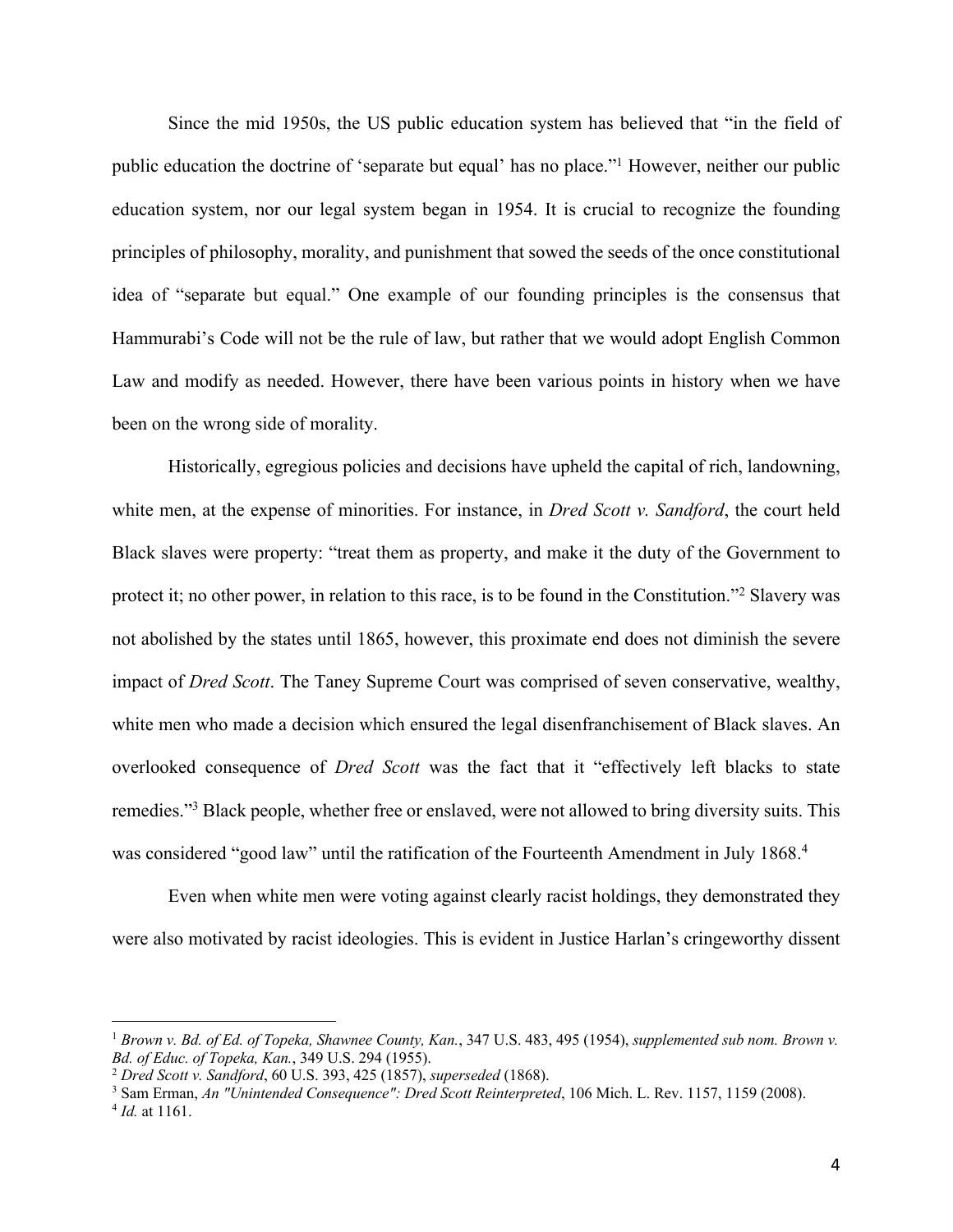in *Plessy v. Ferguson*, where he states the white race believes it is the dominant race and he has no doubt it will continue to be, but "in view of the constitution…our constitution is color-blind."5 Even though Justice Harlan voted against the *Plessy* holding, he did not fully abandon racist morals. The colorblind approach to justice has not advanced the fight against racism. In fact, not recognizing the nuances of race and not allowing people whose lives are molded by racism allows racism to thrive. When we expose Justice Harlan's colorblind myth for what it really is, we can understand why he cast a racist vote in the *Chinese Exclusion Cases*. 6

Lack of representation of disabled lawyers also had a grave consequence. For instance, in *Buck v. Bell*, the court endorsed eugenics.<sup>7</sup> The impact of *Buck* was the surge in eugenic sterilization laws across the country, the result being "[tens of thousands of Americans] involuntarily sterilized pursuant to these statutes over the next few decades."8 The only dissenter, Justice Butler, did not write a dissent.<sup>9</sup> This is especially poignant to me because it speaks to a moral conflict: Justice Butler does not agree with an ableist decision, but also refuses to publicly sympathize with the disabled community's plight. I believe even when everybody seems to be against you, there is value in recognizing another's humanity and Justice Butler missed an opportunity to do so.

We see a colorblind mentality emerge again in *Korematsu v. U.S.,* where the court dismisses the racial component of the case by categorizing the issue as a matter of "military urgency of the situation."10 How can an exclusive policy that is enforceable depending on the race

<sup>5</sup> *Plessy v. Ferguson*, 163 U.S. 537, 550 (1896), *overruled by Brown v. Bd. of Educ. of Topeka, Shawnee Cnty, Kan.*, 347 U.S. 559 (1954).

<sup>6</sup> Goodwin Liu, *"History Will Be Heard": An Appraisal of the Seattle/Louisville Decision*, 2 Harv. L. & Pol'y Rev. 53, 57 (2008).

<sup>7</sup> Hilary Eisenberg, *The Impact of Dicta in Buck v. Bell*, 30 J. Contemp. Health L. & Policy 184, 185 (2013).

<sup>8</sup> Roberta M. Berry, *From Involuntary Sterilization to Genetic Enhancement: The Unsettled Legacy of Buck v. Bell*, 12 Notre Dame J.L. Ethics & Pub. Policy 401, 420 (1998).

<sup>9</sup> *Buck v. Bell*, 274 U.S. 200, 208 (1927).

<sup>10</sup> *Toyosaburo Korematsu v. U.S.*, 323 U.S. 214, 222 (1944), *abrogated by Trump v. Hawaii*, 138 S. Ct. 2392 (2018).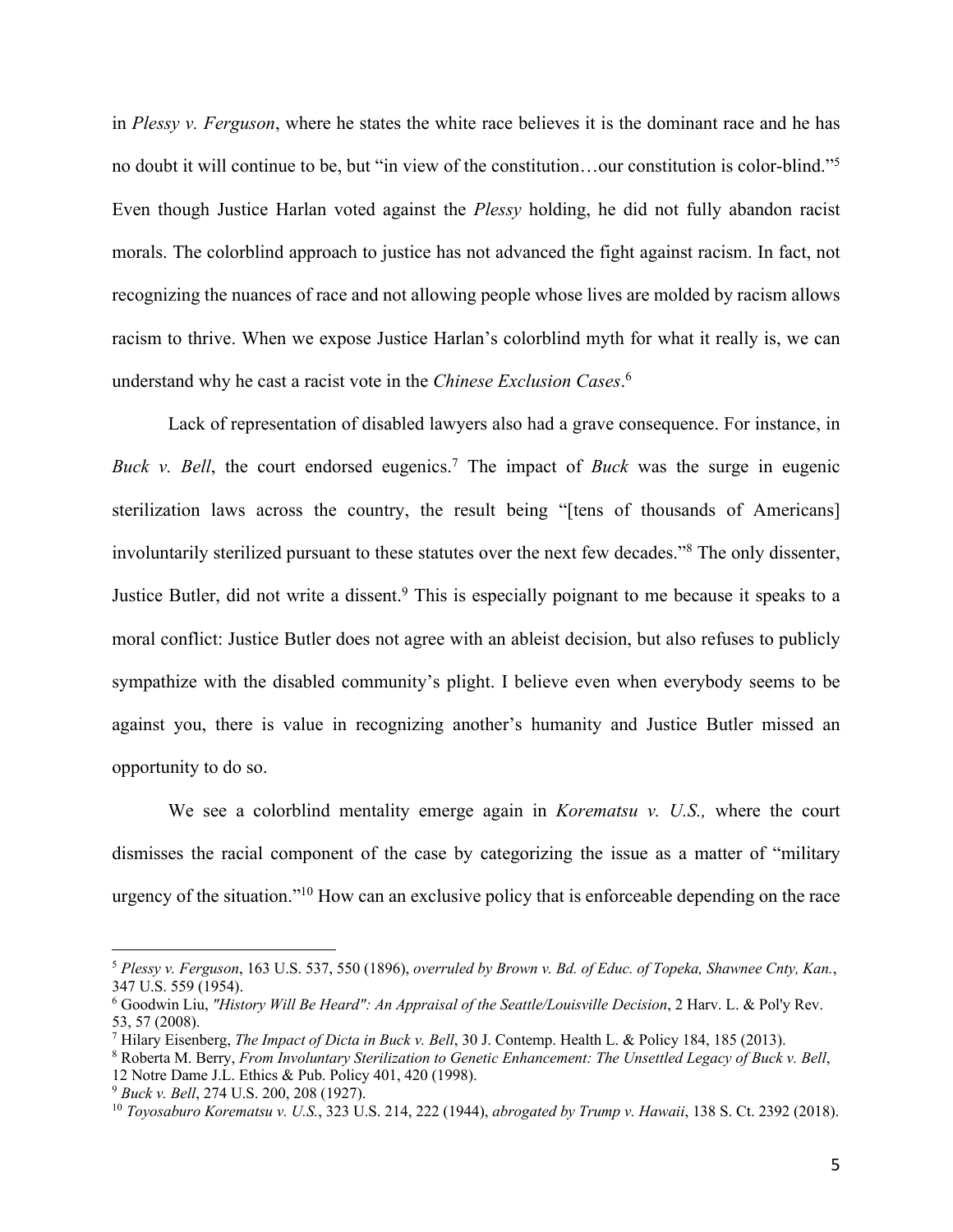of a person be viewed through an objective lens that ignores race? The white men on the *Korematsu* court did not have the range to address the nuances of petitioner Korematsu's situation and ultimately made a ruling that deservedly "belongs on the list of the worst Supreme Court rulings."11 The greatest consequence of *Korematsu* was the court's affirmation that the detention and disenfranchisement of thousands of people on the basis of race was justified because of the government's interests.

Lack of queer representation and the desire to uphold the status quo opens our eyes to the true evil of the *Bowers*<sup>12</sup> decision, which explicitly excludes heterosexual people from the court's analysis.13 The majority in *Bowers*, consisting of four men and the first woman on the bench, neglected to consider the significance of their decision to millions of queer people. The consequence is legal precedence that warns queer people to be wary of the state, even in the privacy of their bedroom. This is a consequence that we would unilaterally repudiate if it was meant to apply to everyone because of how demoralizing it is, regardless of creed.

A theme that reappears in the aforementioned Supreme Court cases is reminiscent of the Hans Christian Andersen classic *The Emperor's New Clothes*. <sup>14</sup> The villagers' fear of confronting the emperor is analogous to the Supreme Court's refusal to reflect on their harmful decisions. In *Lawrence*, Justice Kennedy told the emperor he was not wearing any clothes when he exposed the immorality of the *Bowers* decision: "Bowers was not correct when it was decided, is not correct today, and is hereby overruled."15 Lack of minority representation in the Bar increases peoples'

<sup>11</sup> Erwin Chemerinsky, *Korematsu v. United States: A Tragedy Hopefully Never to Be Repeated*, 39 Pepp. L. Rev. 163, 166 (2011).

<sup>12</sup> Bowers v. Hardwick, 478 U.S. 186, 196 (1986), overruled by Lawrence v. Texas, 539 U.S. 558 (2003).

<sup>13</sup> Mitchell Lloyd Pearl, *Chipping Away at Bowers v. Hardwick: Making the Best of an Unfortunate Decision*, 63 N.Y.U.L. Rev. 154, 181 (1988).

<sup>14</sup> Dan Jacobson, *The Emperor Has No Completed Operations*, 56 Orange County Law. 28 (July 2014).

<sup>15</sup> *Lawrence v. Texas*, 539 U.S. 558, 560 (2003).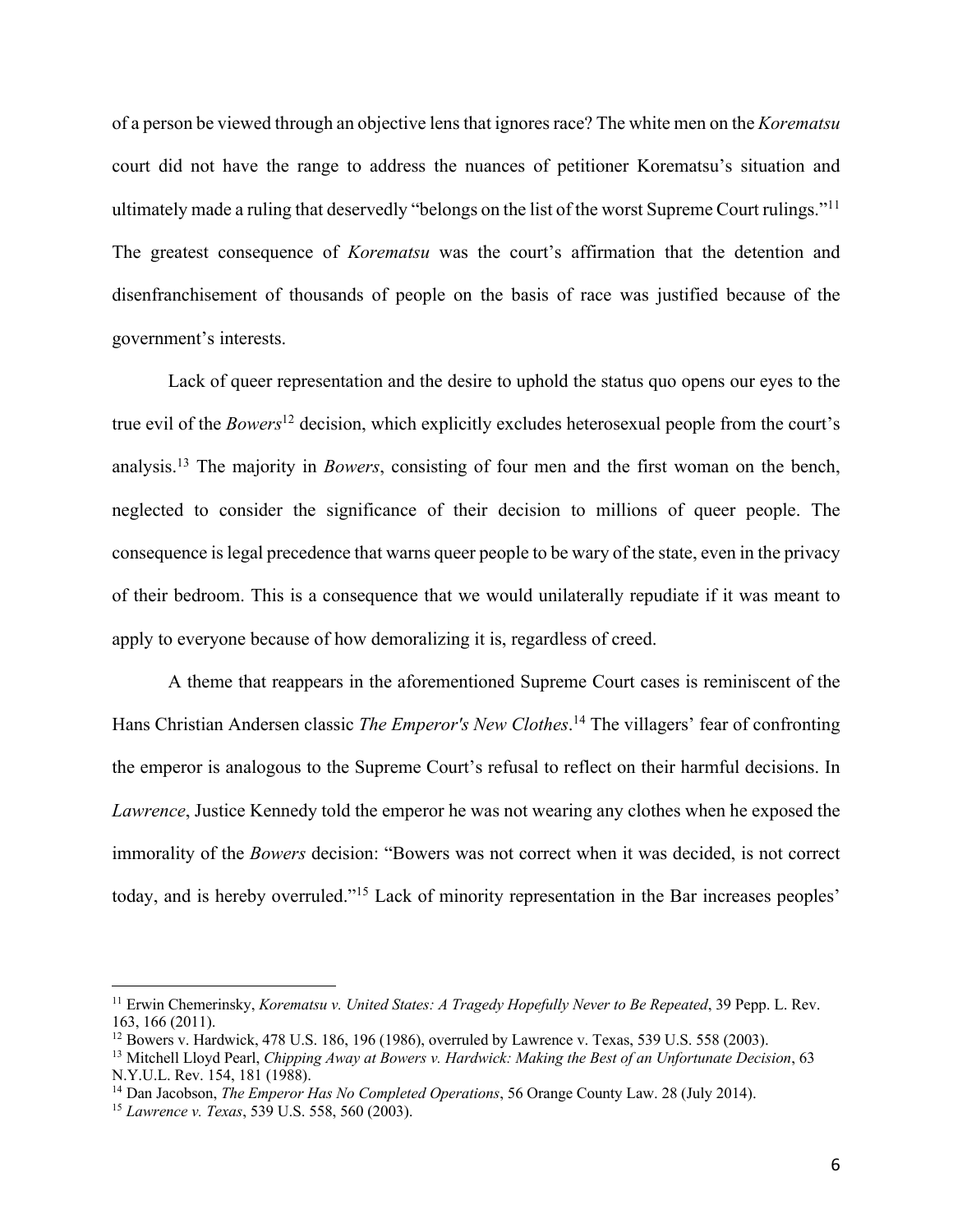fears of confronting the Supreme Court's problematic morals. Future members of the bar would benefit from holding a mirror to landmark Supreme Court cases, as Justice Kennedy did.

#### B. Increased Representation Linked to Justice

I often hear people say legality does not equal morality, with a reminder that "morals change." This is not comforting, especially when I think of all the lives that have been harmed because our morals did not catch up in time. More importantly, however, this platitude fails to acknowledge a crucial component of our legal history: people have fought hard for change. From lobbyists, professors, teachers, social workers, nurses, etc., the fact remains that people have put their lives on the line for a greater cause. Often the people pushing for change seek to repair a flaw in the system that has allowed for continued disenfranchisement. Today, many of us thanklessly enjoy the fruits of these advocates' labor.

However, some people believe the court of public opinion wrongfully drives movements for justice and change. For instance, Justice Scalia once wrote about his distress that the Supreme Court was too often tasked with deciding issues that had strong pressure from the public.<sup>16</sup> I surmise that if it were not for people pushing for greater accessibility and representation, inertia would prevail. Consequently, we would not have a legal world that paved the way for great attorneys like Thurgood Marshall, Ruth Bader Ginsburg, Sonia Sotomayor, and Bryan Stevenson.

The advocacy of Thurgood Marshall, who later became the first Black American Supreme Court Justice, was essential for the petitioners in *Shelley v. Kraemer*17. Marshall grew up in the era of Jim Crow and his journey to reach this point, arguing at the Supreme Court, was not happenstance. He knew the Black American experience and how the law mistreated Black

<sup>16</sup> *Planned Parenthood of S.E. Pennsylvania v. Casey*, 505 U.S. 833, 999 (1992).

<sup>17</sup> *Shelley v. Kraemer*, 334 U.S. 1, 20 (1948).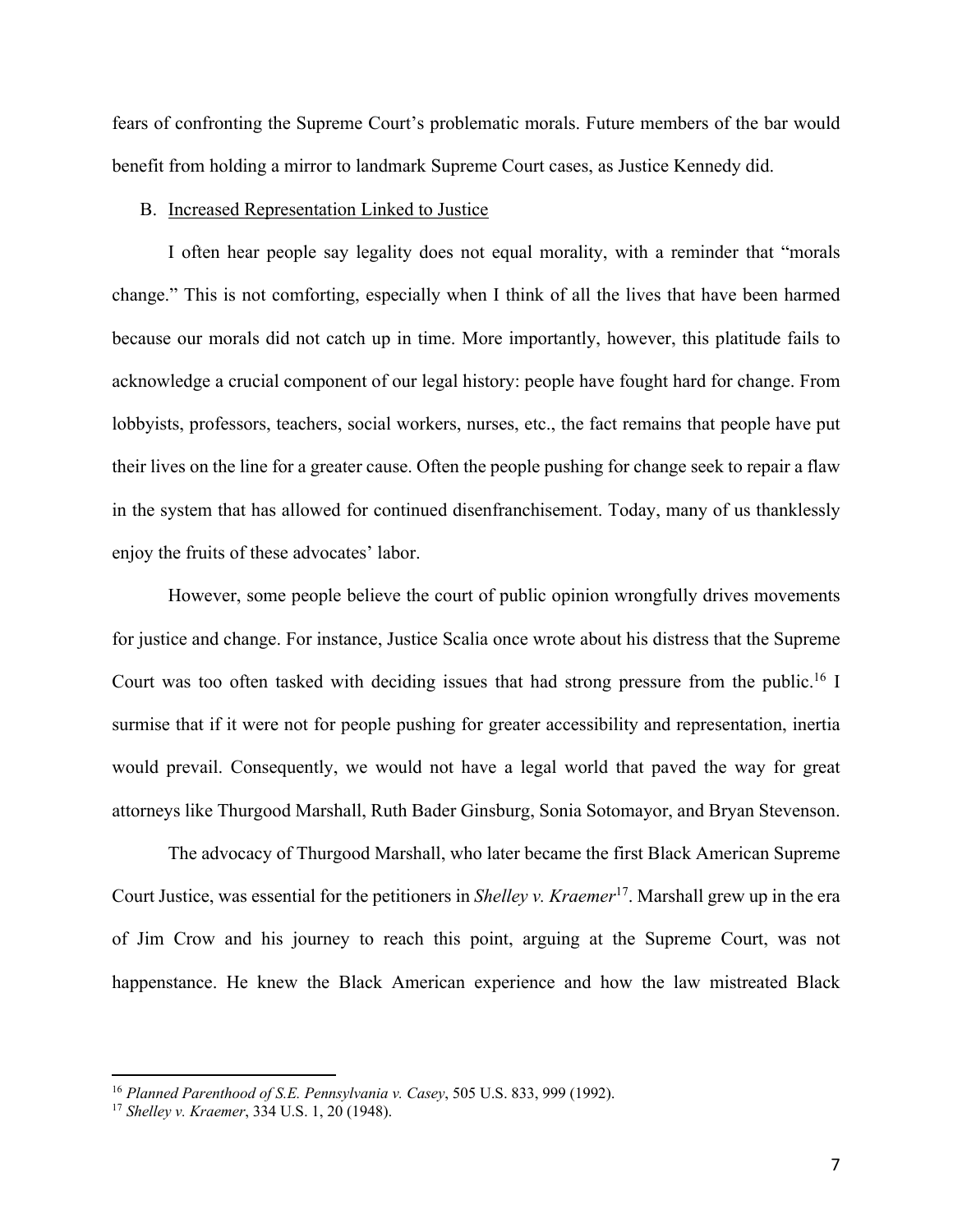Americans.18 Marshall attended segregated schools throughout his life, but Marshall's morals and conviction went beyond racial equality. Marshall impassionedly believed lawyers do not have the sole duty to represent their clients, but also a "duty to represent the public, to be social reformers in however small a way."19 In *Shelley*, Marshall advocated not just for his Black clients, but to enforce the rule of law that enumerated his clients' constitutional rights. Later, on the Supreme Court, Justice Marshall never failed to contribute his distinct perspective.20

Ruth Bader Ginsburg's advocacy was vital<sup>21</sup> in both *Craig*<sup>22</sup> and *Califano*<sup>23</sup>. In *Califano* v. *Goldfarb*, the court held a statute that required widowers to prove their financial dependence on their deceased spouse to receive survivors' benefits was unconstitutional.24 The *Califano* court's analysis was rooted in the "intermediate standard of scrutiny established" by the *Craig* court. <sup>25</sup> As an attorney, Ginsburg made it her mission to fight for equal protection for all genders and cofounded the ACLU Women's Rights Project during the 1970s.26

Ginsburg later became the second woman to serve on the Supreme Court. Like Justice Thurgood Marshall, Ginsburg recognized the consequences of our "discriminatory past" and deemed it imperative to redress.<sup>27</sup> During her time on the Supreme Court, Justice Ginsburg has proffered a point of view that sheds light on inequality and the importance of considering the impact judicial interpretations have on women and other minorities. Part of redressing (as

<sup>&</sup>lt;sup>18</sup> Judge Lynn Adelman, *The Glorious Jurisprudence of Thurgood Marshall*, 7 Harv. L. & Pol'y Rev. 113, 118 (2013).

 $^{19}$  *Id.* at 116.

<sup>20</sup> *Id.* at 118.

<sup>21</sup> Lenora M. Lapidus, *Ruth Bader Ginsburg and the Development of Gender Equality Jurisprudence Under the Fourteenth Amendment*, 43 Harbinger 149, 151 (2019). 22 *Craig v. Boren*, 429 U.S. 190 (1976).

<sup>23</sup> *Califano v. Goldfarb*, 430 U.S. 199, 217, 197 (1977).

<sup>24</sup> *Id.* at 217.

<sup>25</sup> Lapidus *supra* at 152.

<sup>26</sup> Neil S. Siegel, *"Equal Citizenship Stature": Justice Ginsburg's Constitutional Vision*, 43 New Eng. L. Rev. 799, 817 (2009).

<sup>27</sup> *Id.* at 823.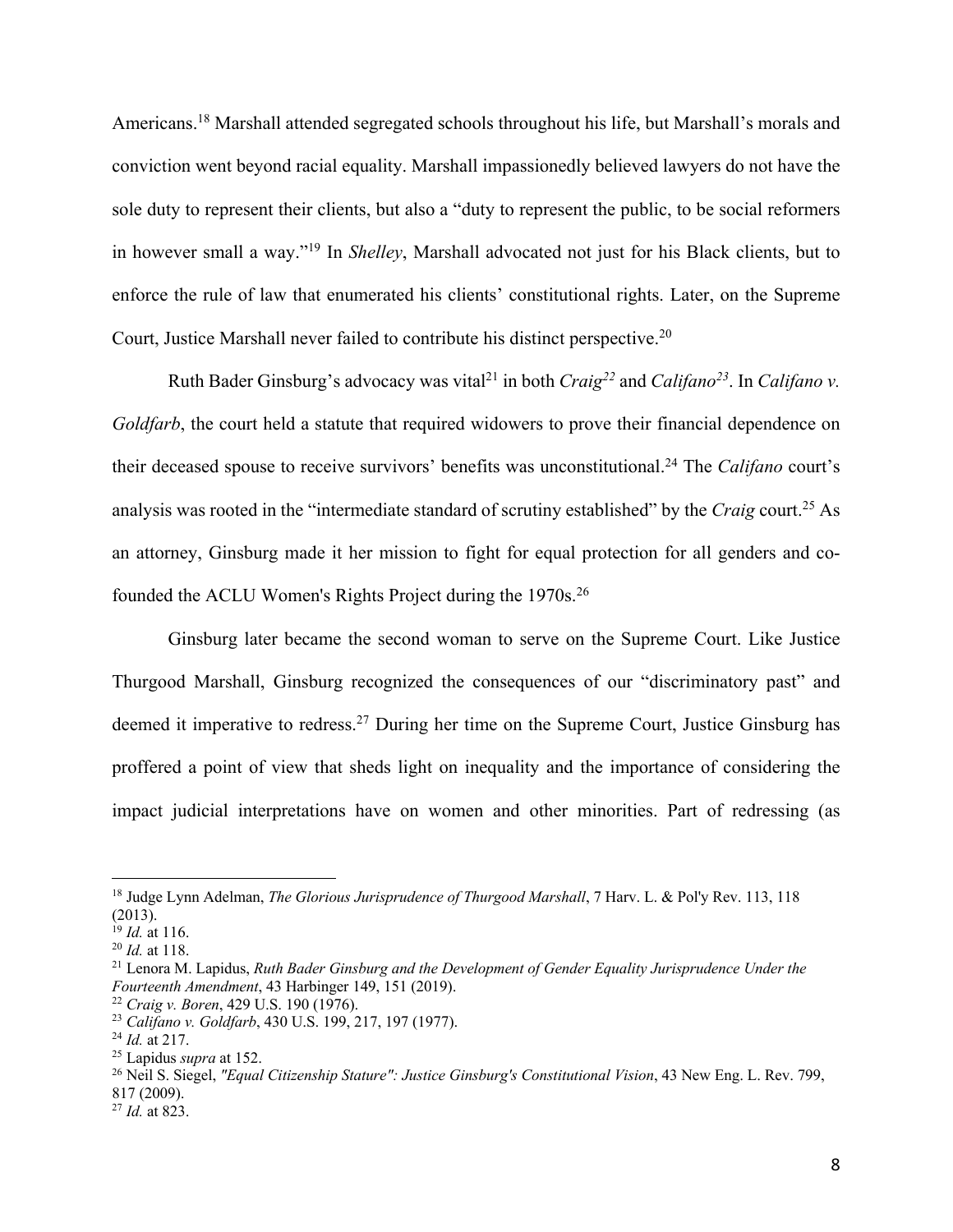Ginsburg calls it) is allowing other perspectives to be heard and realizing that inequality must be affirmatively repudiated. This is a crucial component of her own moral compass. Justice Ginsburg recognizes that it is not enough to stand idly by while immoral decisions are made. Instead, we must actively work to combat them.

It is often said that when more women are allowed in spaces, they pave the way for folks from other oppressed communities to effect change. The *Windsor*<sup>28</sup> court, comprised of three women and six men, is a prime example of this. In terms of gender representation, it is the most inclusive the bench has ever been (and remains so today). I believe this fact is material to the holding in *Windsor*. As much as the holding in *Windsor* dealt with marriage equality, it also tackled basic dignity for all persons.29 The experiences of the three women on the bench, one of whom is Latina, are central to understanding how discriminatory legislation harms society.

If we accept the idea that morals change and society tends to accommodate those changes, we must also recognize the pioneers that lead to equitable and just rule of law. I believe Justice Sotomayor is one of those pioneers. Justice Sotomayor (the first and only Latina to serve on the Supreme Court) has expressed concerns that demonstrate a person who is fully aware of the power of empathy and how it can put a check on discriminatory policies.<sup>30</sup> Justice Sotomayor has been able to bridge a gap in understanding between disadvantaged defendants and the Bar because her empathy does not compromise her impartiality.<sup>31</sup> This is evidenced by Justice Sotomayor's ability to identify with the defendant in *Calhoun v. United States*<sup>32</sup>, coupled with her decision to deny certiorari.33

<sup>28</sup> *U.S. v. Windsor*, 570 U.S. 744, 744 (2013).

<sup>29</sup> *Id. at* 775.

<sup>30</sup> Veronica Couzo, *Sotomayor's Empathy Moves the Court A Step Closer to Equitable Adjudication*, 89 Notre Dame L. Rev. 403, 418 (2013).

<sup>31</sup> *Id.* at 419.

<sup>32</sup> *Calhoun v. U.S.*, 568 U.S. 1206, 1206 (2013).

<sup>33</sup> Couzo, *supra*.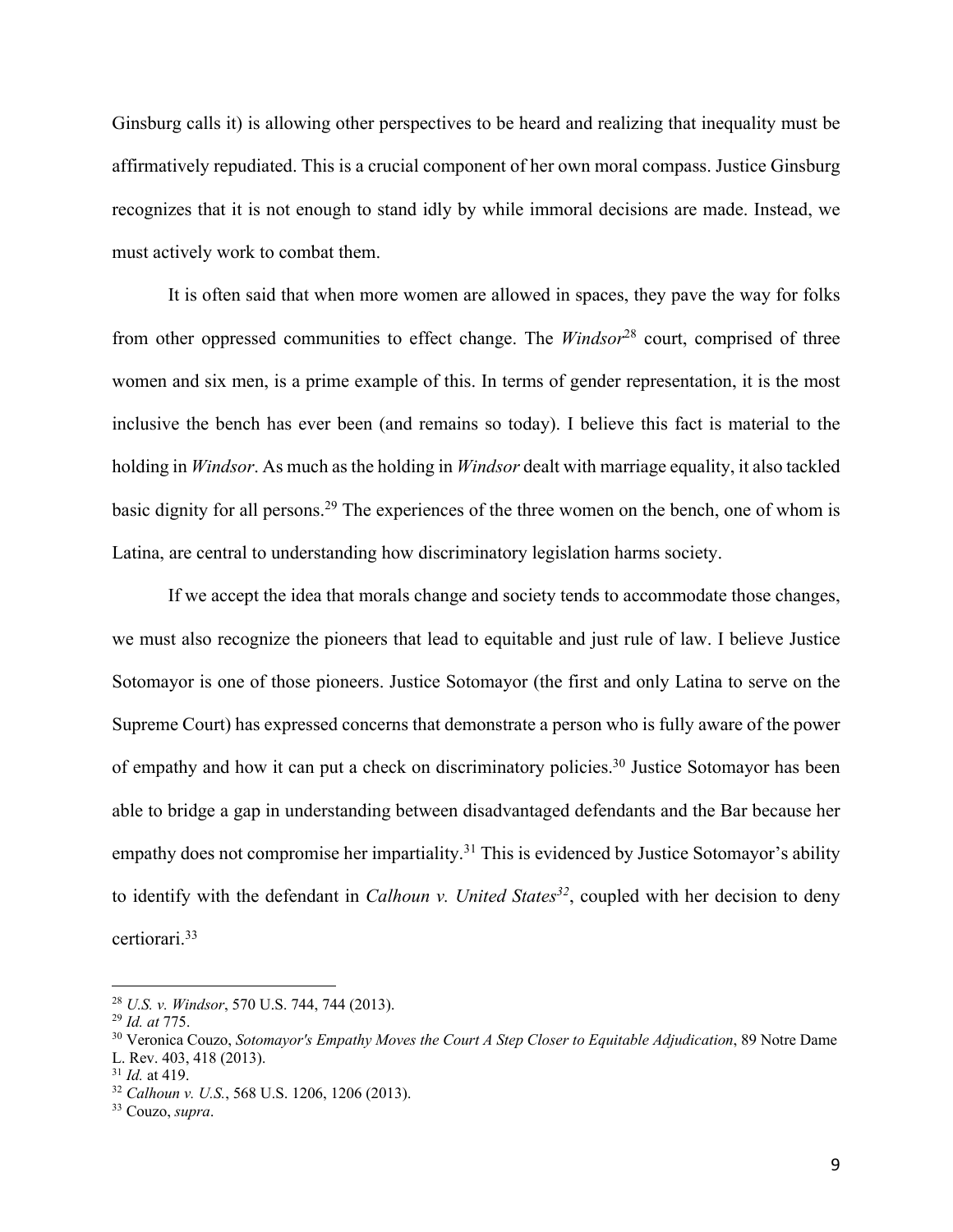Attorney Bryan Stevenson has more recently challenged the Supreme Court's morals. Stevenson is the founder of the Equal Justice Initiative in Montgomery, Alabama, which combats racial injustice in the criminal justice system.<sup>34</sup> What I find most fascinating and reputable about Stevenson is not his big win for justice in *Miller v. Alabama*<sup>35</sup>, but his relentless fight for the Supreme Court to be consistent in the rule of law. Stevenson, like Thurgood Marshall, has fought to uphold constitutional principles so that other disenfranchised folks may rightfully benefit. This is evidenced in *Montgomery v. Louisiana*, where the court held its previous ruling (in *Miller*), should be applied retroactively.<sup>36</sup> (The Equal Justice Initiative represented the petitioner in *Montgomery*.)

Attorneys like Bryan Stevenson are invaluable in the fight to course correct our criminal justice system because defendants facing grave punishments deserve representation by advocates who can skillfully explain the nuanced role of mitigating factors at sentencing.<sup>37</sup> Today, Stevenson is recognized as a leading lawyer in the continuing fight for civil rights in Alabama.<sup>38</sup> His boundless advocacy and experience as a Black American attorney continue to provide him with opportunities to transform our criminal justice system into one that implores the Supreme Court listen to those disenfranchised and find for equality and justice.

Stevenson's desire to champion civil rights was not an overnight decision. Stevenson was motivated by the discrimination he has endured and the morals these experiences have etched into him. As an attorney seeking to champion civil rights, he has followed the footsteps of attorneys

<sup>34</sup> Leonard S. Rubinowitz, *The Courage of Civil Rights Lawyers: Fred Gray and His Colleagues*, 67 Case W. Res. L. Rev. 1227, 1274 (2017).

<sup>35</sup> *Miller v. Alabama*, 567 U.S. 460, 489 (2012).

<sup>36</sup> *Montgomery v. Louisiana*, 136 S. Ct. 718, 736 (2016), *as revised* (Jan. 27, 2016).

<sup>37</sup> Miriam S. Gohara, *In Defense of the Injured: How Trauma-Informed Criminal Defense Can Reform Sentencing*, 45 Am. J. Crim. L. 1, 24 (2018).

<sup>38</sup> Leonard S. Rubinowitz, *The Courage of Civil Rights Lawyers: Fred Gray and His Colleagues*, 67 Case W. Res. L. Rev. 1227, 1274 (2017).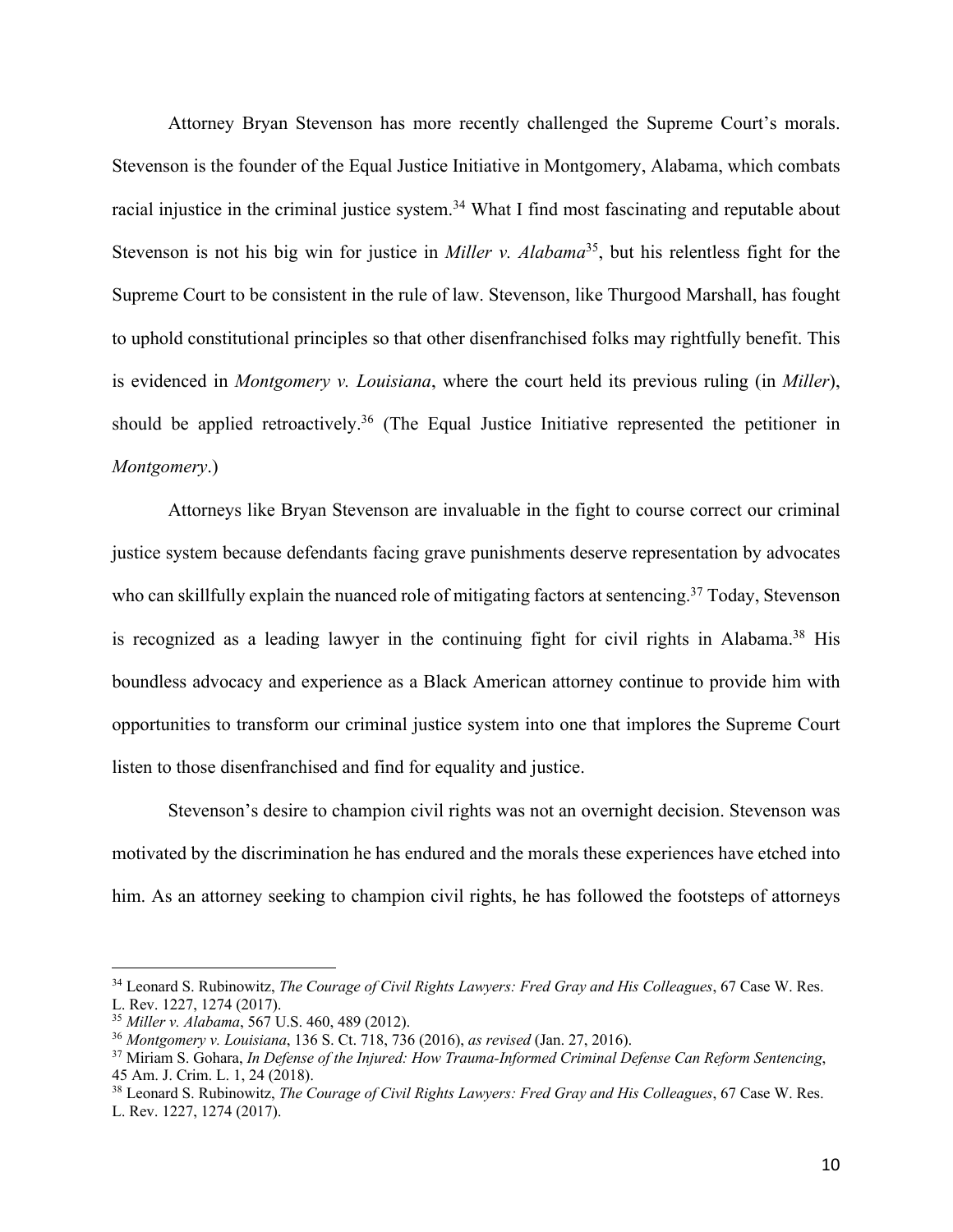Thurgood Marshall and Ruth Bader Ginsburg. Additionally, he fought for the court to recognize the basic dignity of his disadvantaged clients through the rule of law, emulating Justice Sotomayor.

### C. A Plan of Action to Increase Representation and Inclusivity in the Bar

As I highlighted above, attorneys from different underrepresented communities have made great strides in the movement to liberate disenfranchised and disadvantaged folks. Even so, Thurgood Marshall, Ruth Bader Ginsburg, Sonia Sotomayor, and Bryan Stevenson share one significant thing in common: they were given extraordinary opportunities to effect change. I believe any movement for justice starts here. When somebody has a chance to be in the room where it happens, they are heard by people with the power to make change and lift up the voices of other activists who do work on the ground level. I believe to ensure equity, the primary goal should be to provide students of different backgrounds and experiences access to legal careers.

Change begins with an opportunity. Below, I discuss a plan comprised of three steps law schools, faculty, and students can follow to increase representation and inclusivity of minorities in the Bar. The first step is founded on community outreach, the key element being early exposure to the law. The second step involves making the law school application process more accessible to minorities. Standardized testing, for instance, often poses a barrier to students of color and disabled students. The final step is to change the way law students learn in the classroom. There is detectable bias in law casebooks and class discussions. Whether this bias is implicit or explicit is insignificant when we consider the gravity of the consequences. Students are taught to ignore these consequences as we cling to a moral compass that continues to produce disparate treatment under the law.

### i. Step One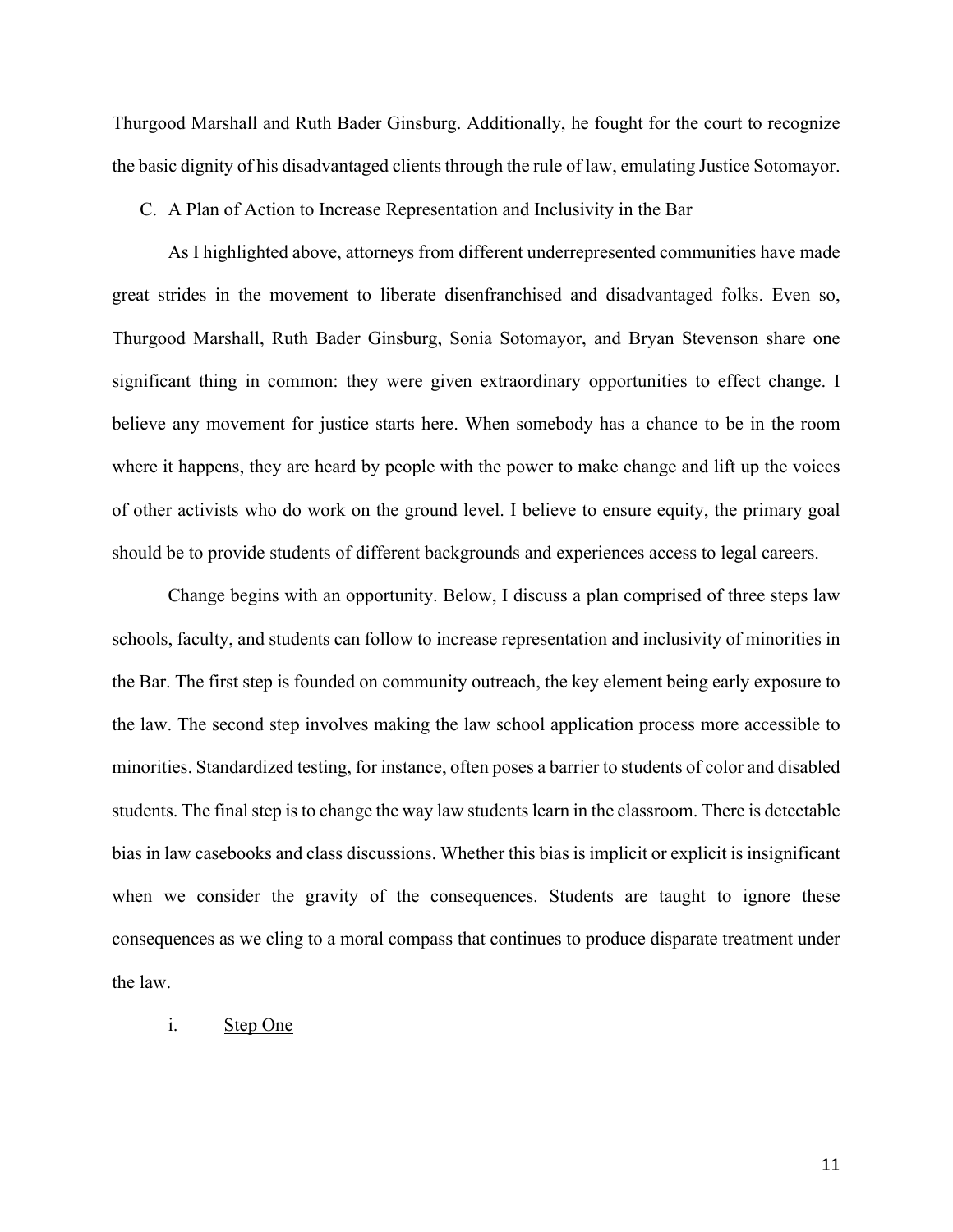The first step is to increase early exposure to legal careers. I suggest a bifurcated approach where 1) law schools create programs that work to introduce community members to legal studies and 2) these programs offer law school applicants opportunities to work in the legal field prior to applying to law school. Early exposure to the law can effect great change. The average person does not know their fundamental legal rights or what steps they can take to protect those rights.

Loyola Law School ("LLS") has a program called "Young Lawyers Program" which seeks to bridge the gap between at risk youth and professional careers.<sup>39</sup> LLS recruits students from high schools in lower income communities and hosts them once a week for a class taught by law students, alumni, and/or practicing attorneys. In this way, LLS makes active efforts to reach out to communities where students have not even considered attending college. To elevate this community-based approach, law schools should also reach out to adults in the community from different fields. For instance, doctors, nurses, legal assistants, teachers, and church leaders. This would expose people from various other fields to legal careers. There is tremendous value in presenting legal educational opportunities to people from many backgrounds that intersect with the law because this can expand the law school applicant pool and ultimately lead to diverse law school classes. (The intent is not to reduce the number of professionals in those aforementioned disciplines, but rather to expand the undergraduate disciplines represented in law school classrooms.)

There is also value in taking time off from school to gain experience working outside of the academia bubble. The same programs I suggest above should also offer externships and financial assistance to community members so they may gain experience in the legal field before

<sup>39</sup> Loyola Law School, Young Lawyers Program,

https://www.lls.edu/thellsdifference/socialjusticefocus/publicinterestprobonoservices/younglawyersprogram/ (last visited Mar. 5, 2020).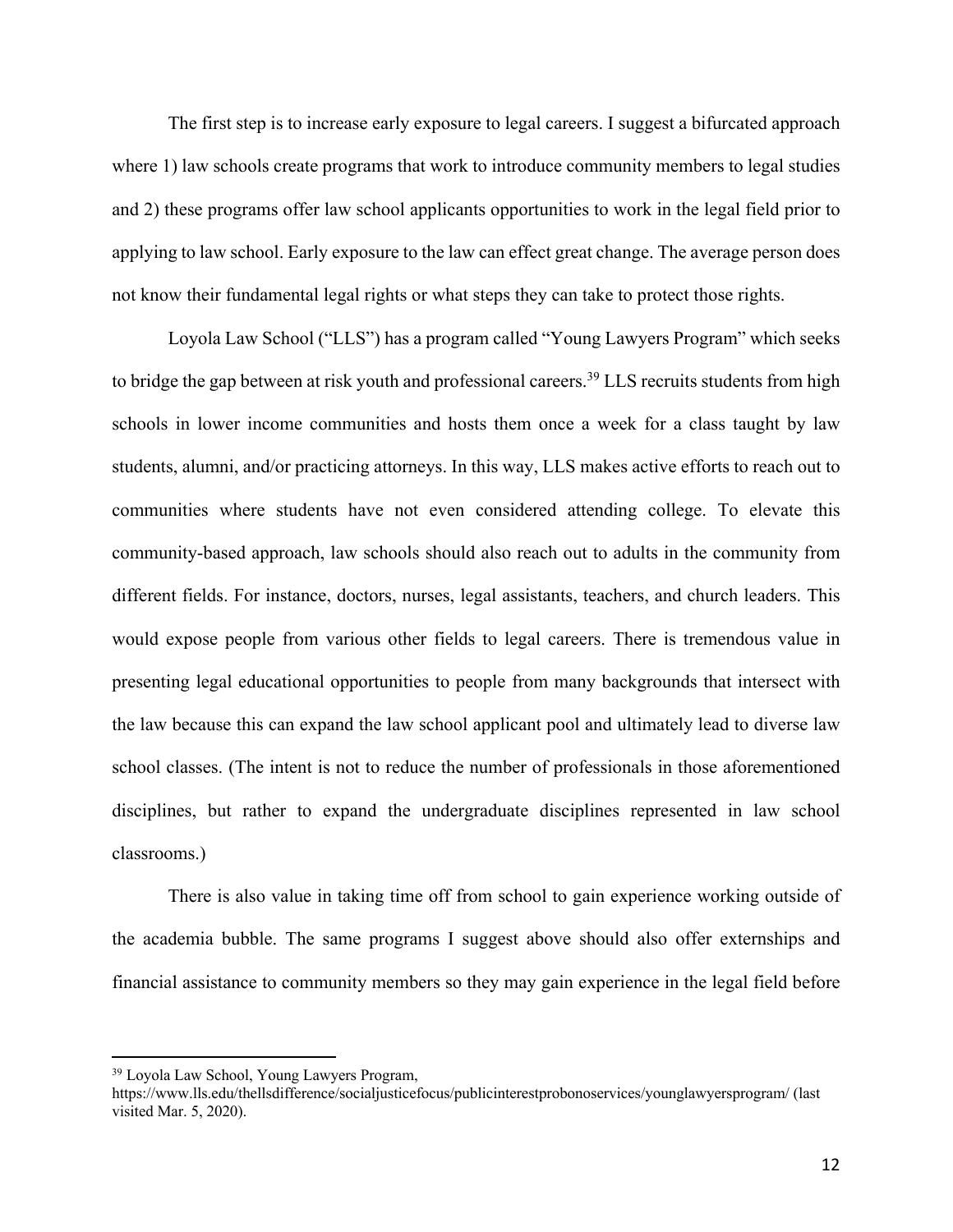actually applying to law school. This essentially encourages a gap year for those who want to make an informed decision before committing to law school. I realize that a gap year will have different advantages and disadvantages depending on the individual student, but so many of us were advised at one point not to apply to law school until we were absolutely sure it is what we want to pursue.<sup>40</sup>

The chronic stress and job dissatisfaction in the legal community should not be overlooked.41 It is not enough for students to make it to law school and survive. They must also be prepared for the demands of law school and subsequent demands of being an attorney. We should desire for students to be aware of legal career opportunities they have and subsequently survive and thrive in their legal careers.

## ii. Step Two

The second step is to make the law school application process more accessible. This would also work to ensure a more diverse pool of applicants. Recently, many law schools, including Columbia University School of Law, have accepted applicants' GRE scores in lieu of LSAC's LSAT scores.<sup>42</sup> Many studies show "the LSAT disadvantages people of color, and especially black and Latino law school applicants."43 Law schools should also be open to alternatives to standardized testing, as standardization "is, by definition, in tension with the word accommodation" and highly disadvantages students with disabilities.44

Disabled applicants should be centered in conversations about accessibility and I believe any strides we can make to help disabled students advance will also help other applicants. As

<sup>40</sup> Prof. Michael L. Fox & Joel B. Strauss, *Considering Law School? Undergraduates Should Contemplate This Advice from Pre-Law Advisors*, 90 N.Y. St. B.J. 16, 19 (2018).

<sup>41</sup> Dr. Diana Uchiyama, *Flame Out: Preventing Burnout in the Legal Profession*, 68 DOJ J. Fed. L. & Prac. 97, 98– 99 (2020).

<sup>42</sup> Fox, *supra* at 20.

<sup>43</sup> Demetria Frank, *Social Inequity, Cultural Reform & Diversity in the Legal Profession*, 13 S.J. Pol'y & Just. 25, 31 (2019).

<sup>44</sup> Jonathan Lazar, *The Use of Screen Reader Accommodations by Blind Students in Standardized Testing: A Legal and Socio-Technical Framework*, 48 J.L. & Educ. 185, 188 (2019).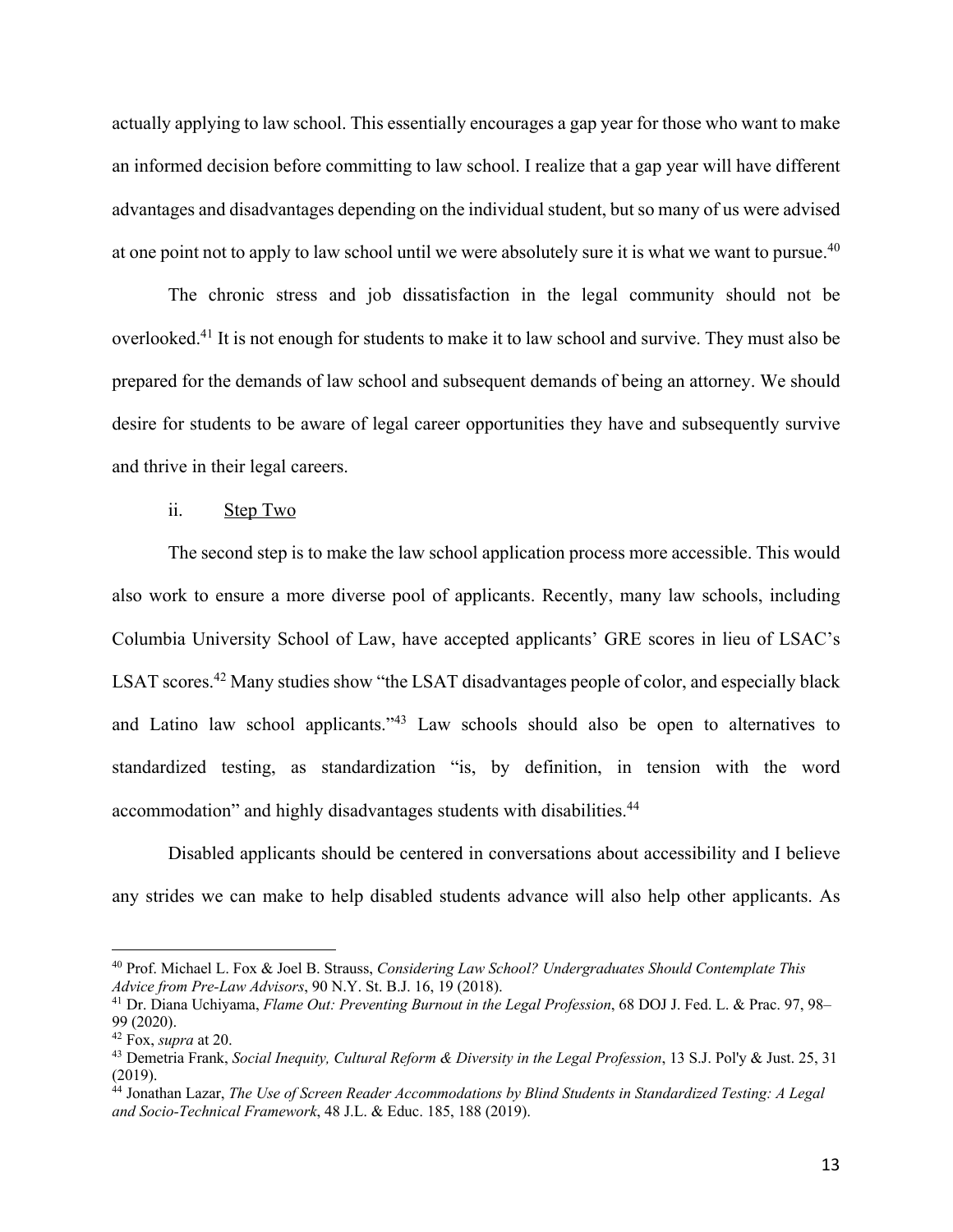someone who becomes frantic upon seeing a scantron, I am happy that the LSAT has changed from paper format to digital. This is a start to increasing accessibility to disabled applicants. However, LSAC should work with advocates for disabled communities and other minority communities (as well as activists) to create testing conditions that minimize physical barriers and reduce anxiety.

### iii. Step Three

The third step is for law professors to incorporate learning methods into their course syllabi that challenge traditional notions of "reasonableness" and "objectivity." In first year courses, there is a word that shows up in every case book: "reasonable." However, this word is conflicting to me because it mirrors my earlier concerns about morals and whose morals prevail. How do we decide whose "reasonable" view prevails? For starters, we know that hegemony has limited certain groups' capacities to express their factual beliefs. For instance, our system designates jurors as fact finders, but we have a history of racially motivated juror strikes.<sup>45</sup> Additionally, we have seen cases like *Korematsu* where the court solely framed the question "from the point of view of some government decision-makers."46

It is incorrect to state that our notions of "reasonableness" are grounded in "objectivity." We must actively identify and address this problem continually permeating our case books. First, we must recognize that legal analysis is not objective, but rather founded in somebody's perspective.47 Sometimes that perspective is a police officer and other times it is a business owner. Our different life experiences and backgrounds undoubtedly inform our perspectives, but many of

<sup>45</sup> *See Flowers v. Mississippi,* 139 S. Ct. 2228, 2251 (2019) (holding the trial court erred in concluding that the State's peremptory strike of a particular black prospective juror was not motivated in substantial part by discriminatory intent the District Attorney purposely struck Black jurors).

<sup>46</sup> Kimberlé Williams Crenshaw, *Foreword: Toward A Race-Conscious Pedagogy in Legal Education*, 4 S. Cal. Rev. L. & Women's Stud. 33, 39 (1994).

<sup>47</sup> *Id.* at 48.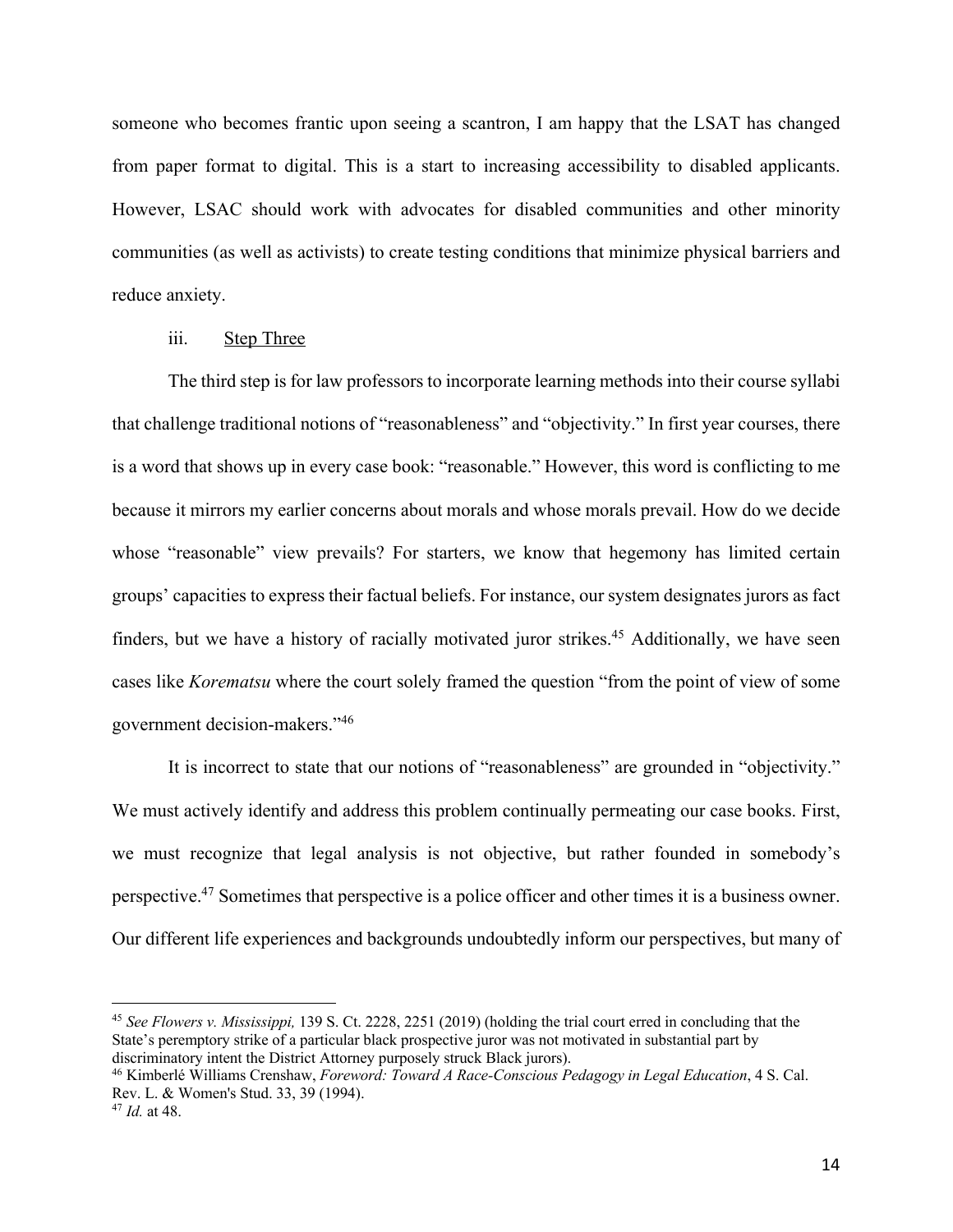us are conditioned to put them on the backburner and default to a centrist view. The result being we end up learning and memorizing critiques that conflict with our intuitions, rather than critiques that reflect our experiences and characteristics.<sup>48</sup>

We need to challenge this and the work begins in the classroom. All professors should encourage nuanced dialogue about "reasonableness" so students do not have to repress their views when they analyze cases. Kimberlé Williams Crenshaw suggests "discussing judicial opinions in ways that [meet] the logic of the decisions and that were responsive to the arguments and views expressed therein."49 We do not want to "deny a reality that its readers feel they know," but rather help them understand the "objective" way to arrive at the holding.<sup>50</sup> There is so much room for disagreement in the law and flexibility when it comes to identifying possible causes of action. Professors, therefore, should cultivate an environment that empowers students to be critical and challenge default perspectives.

Law professors should allow students to identify gaps in egregious court decisions and address the implicit and explicit biases which found the court's analyses. Students should not be forced to abandon their moral convictions to understand the law. When forced to shed morality in pursuit of knowledge, we risk becoming emperors with our clothes off.

#### Conclusion

I do my best to keep an open mind while studying the law and I have two practices I like to follow: 1) note my moral conflicts when a decision or policy I read contradicts my moral philosophy and 2) listen to professors and peers when they bring up a view I failed to consider

<sup>48</sup> *Id.* at 49.

<sup>49</sup> *Id.* at 50.

<sup>50</sup> *Id.*